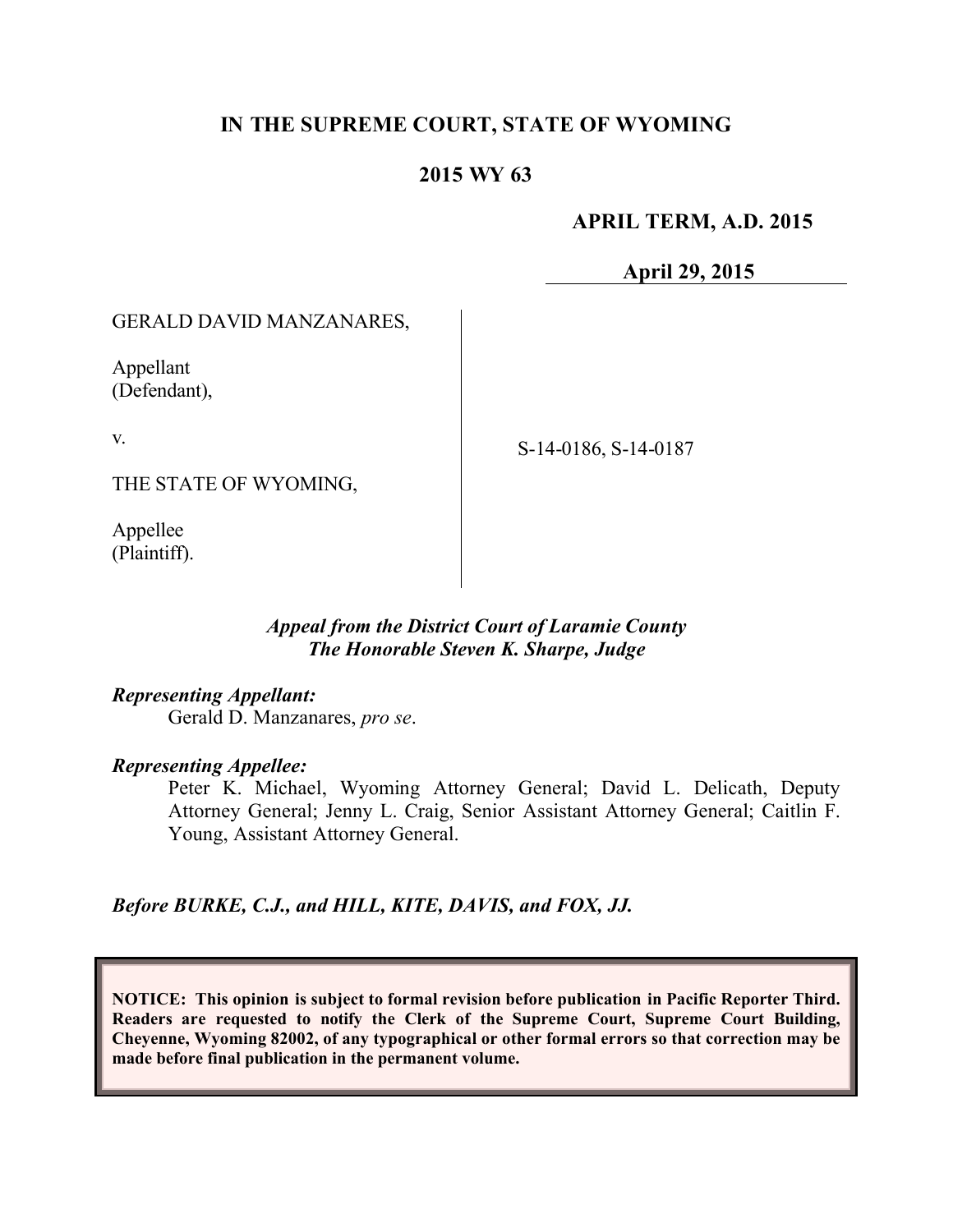#### **FOX, Justice.**

[¶1] Gerald Manzanares pled guilty to one count of larceny by bailee and two counts of false statement to obtain title. He now challenges the district court's denial of his motion to amend judgment and sentence in the larceny charge, and denial of his motions to amend the captions in both criminal matters. He also argues, with regard to his larceny by bailee charge, that he was sentenced under a criminal statute that was repealed during the pendency of his proceedings. This Court lacks jurisdiction to consider the merits of any of Mr. Manzanares' arguments and we therefore dismiss.

#### *ISSUES*

[¶2] Before considering the merits of Mr. Manzanares' arguments, this Court must determine whether jurisdiction exists. We therefore present the issues as follows:

1. Does this Court have jurisdiction to review Mr. Manzanares' motion to amend judgment and sentence when he filed his notice of appeal more than thirty days after the district court's final disposition of the matter?

2. Does this Court have jurisdiction to review the denial of Mr. Manzanares' motions to amend caption when the district court had no jurisdiction over the motions, and he did not directly appeal to this Court within the period required by W.R.A.P.  $2.01(a)?$ 

3. Does this Court have jurisdiction to consider Mr. Manzanares' claim that he was sentenced under a repealed statute when he filed his notice of appeal more than thirty days after the district court's final disposition of the matter?

## *FACTS*

[¶3] In January 2011, Larry and JoEtta Schoeler leased a house to Gerald David Shupe Jr. and several others in Cheyenne, Wyoming. In March 2011, Ms. Schoeler went to the house to collect rent but could not find the tenants, nor could she contact them by phone because their numbers were disconnected. She filed for eviction, and upon its completion entered the house, finding it "trashed" and the appliances missing. She reported the larceny to the Cheyenne Police Department, and an investigation revealed Mr. Shupe had sold the appliances. The investigation further revealed that Mr. Shupe was also known as David Roderick and David Manzanares.

[¶4] In 2012, Mr. Manzanares was a tenant in the Apollo trailer park in Cheyenne. The park manager asked Mr. Manzanares to help research titles for two trailers presumed to be abandoned, and to assist him in getting the trailers titled in the manager's name. Mr. Manzanares made quick work of the task, and the manager soon received a new title to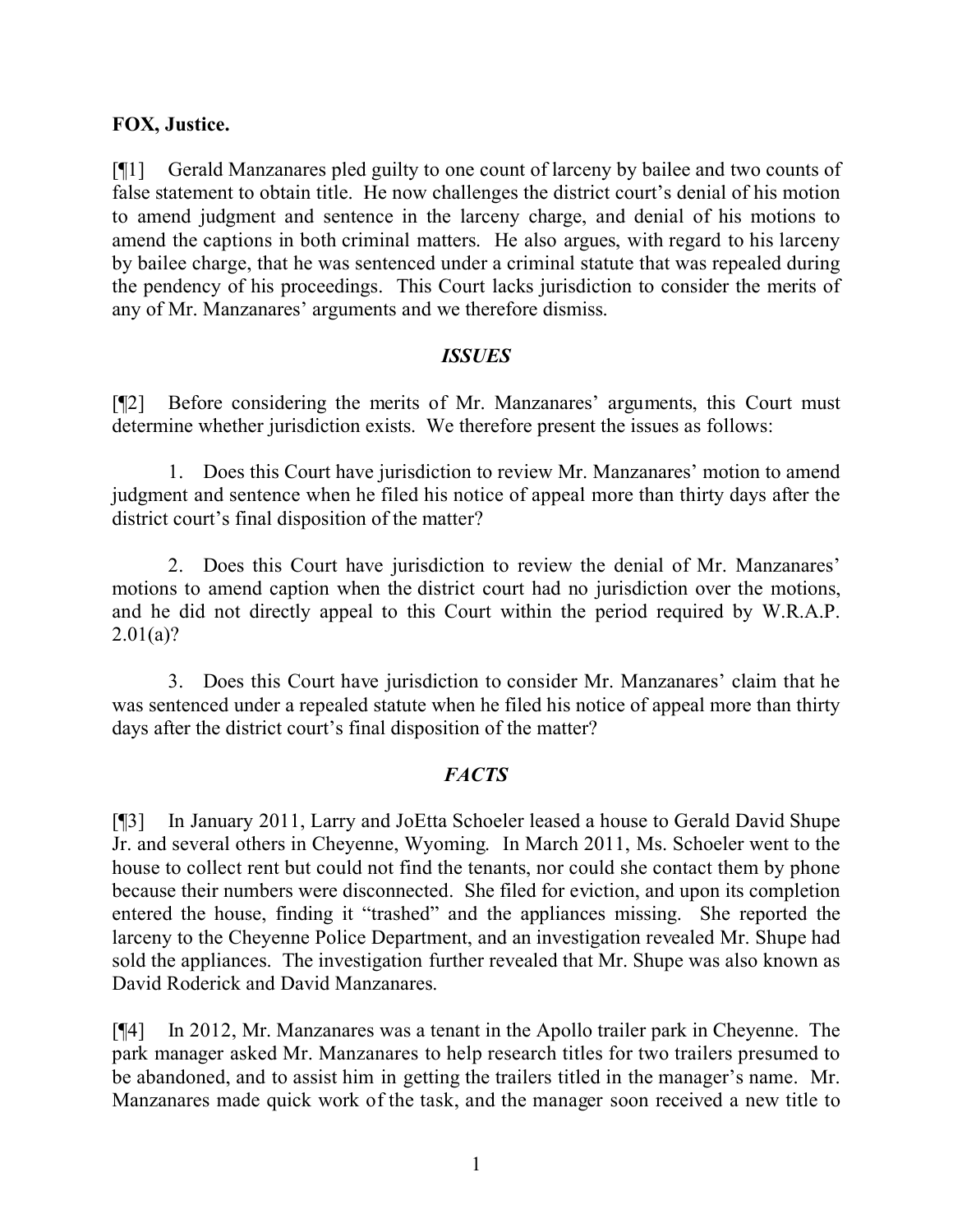one of the trailers. Suspicious because he had never signed any documents transferring title, the park manager contacted the Laramie County Assessor's office which sent him a photocopy of one of the documents used to obtain the new title. The park manager realized that whoever facilitated the title transfer had forged his name, and he notified the Laramie County Sheriff's Department. Mr. Manzanares admitted to forging the names of both the record owner and park manager in order to secure the new title. In the course of the investigation, it was also discovered that Mr. Manzanares had transferred the title to the second abandoned trailer to himself by forging the name of a deceased person.

[¶5] In February 2013, Mr. Manzanares was charged with one count of larceny by bailee for stealing the Schoeler appliances. In March 2013, he was charged with two counts of false statement to obtain title for his actions in transferring the trailer home titles. Mr. Manzanares pled guilty to all three charges, and the cases proceeded through pleading and sentencing in tandem.

[¶6] As part of the larceny plea agreement, the State agreed to recommend a sentence of seven to ten years imprisonment, suspended in favor of ten years of supervised probation. Furthermore, the State agreed not to prosecute Mr. Manzanares for seven additional crimes involving fraudulent representations that had come to light through the course of investigations into Mr. Manzanares' conduct, on the condition he provide restitution to the victims of those seven crimes. The plea agreement itemized those victims and the agreed-upon restitution amounts, and provided: "THE DEFENDANT agrees and understands that the Defendant is responsible for restitution for all victims of the Defendant's actions, including victims of any dismissed or uncharged incidents referenced above." (Emphasis in original.)

[¶7] On the false statement charges, the State agreed to recommend not less than twenty nor more than twenty-four months on each count, to be served consecutively. The agreement contained the same restitution obligations as the larceny agreement, including the same list of victims of his uncharged crimes.

[¶8] On March 28, 2013, Mr. Manzanares entered, and the district court accepted, both guilty pleas. At sentencing, the court agreed to follow the sentencing and restitution recommendations outlined in both agreements.

[¶9] On September 20, 2013, the district court issued its *Judgment and Sentence* for the false statements to obtain title plea, which included restitution in the amount of \$26,050.81 for the victims of his uncharged crimes.

[¶10] Also on September 20, 2013, the district court issued its *Judgment and Sentence* for the larceny plea, which provided restitution of \$1,650.00 to the Schoelers, and \$26,050.81 to the victims of his uncharged crimes, totaling \$27,700.81. The larceny *Judgment and Sentence* listed the \$26,050.81 amount twice; however, on September 26,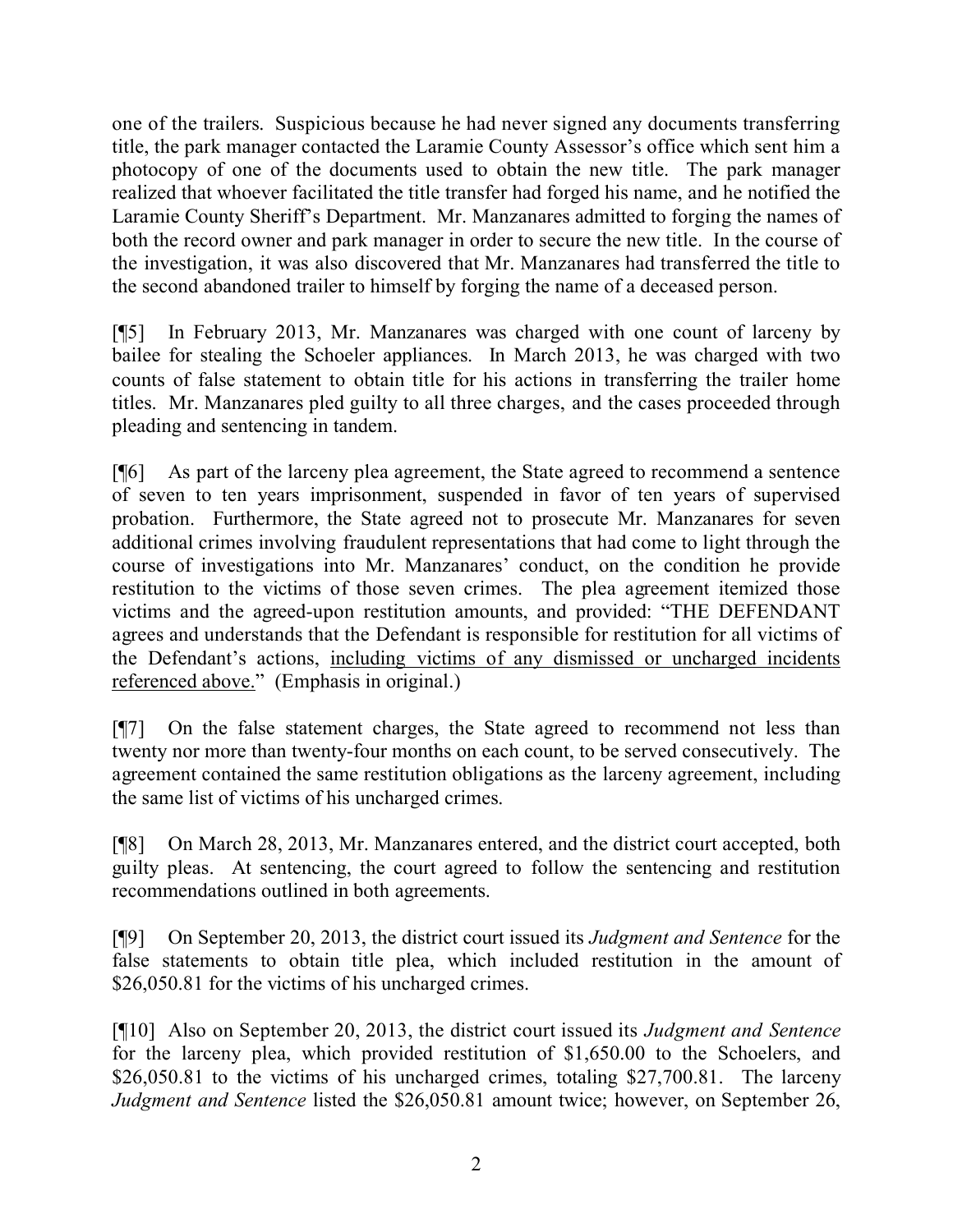2013, in its *Amended Judgment and Sentence*, the district court removed the duplicated \$26,050.81, leaving total restitution at \$27,700.81.

[¶11] On November 21, 2013, Mr. Manzanares filed a motion to amend his judgment and sentence, arguing: "Restitution was ordered in the amount of \$26,050.81 in both dockets . . . for the same amounts and victims, and this was a clerical error. Restitution should have only been ordered [under the false statement to obtain title sentence]." In its response, the State agreed that the district court erred in imposing the same restitution twice, but disagreed with Mr. Manzanares, contending that the restitution should be applied only to the larceny sentence. On December 24, 2013, the district court, *sua sponte*, filed its *Second Amended Judgment and Sentence* in the false statement case, striking all restitution obligations, leaving Mr. Manzanares with a total restitution obligation of \$27,700.81 attached to his larceny sentence and no restitution under his false statement to obtain title sentence. Later, on April 14, 2014, the court filed its *Order Denying Defendant's Motion to Amend Judgment and Sentence*, acknowledging the duplicated restitutions, but pointing out that the error had been corrected, and restitution was appropriately applied to the larceny sentence.

[¶12] On May 19, 2014, Mr. Manzanares filed a *Motion for Reconsideration of Order Denying Amendment of Judgment and Sentence*, and on May 28, 2014, the district court responded, stating:

> After reviewing all the filings and being fully advised, the court FINDS that it lacks jurisdiction over the motion for reconsideration. Motions for reconsideration are automatically void. *Ragsdale v. Hartford Underwriters Ins. Co.*, 2007 WY 163, ¶ 4, 169 P.3d 78, 80 (Wyo. 2007) citing *Plymale v. Donnelly*, 2006 WY 3, ¶ 4, 125 P.3d 1022, 1023 (Wyo. 2006); *Morehouse v. Morehouse*, 959 P.2d 179 (Wyo. 1998); *Sherman v. Rose*, 943 P.2d 719, 721 (Wyo. 1997).

[¶13] On April 23, 2014, Mr. Manzanares filed motions to amend the captions in both cases, seeking to change his name from "Gerald D. Manzanares" to "Gerald David Roderick." He cited to a recent divorce and reversion to his former name as support for the motions. On May 28, 2014, the court denied both motions, explaining: "Defendant presented no legal authority supporting an amendment based upon a name change[,]" and "the amendment would cause the court and the community confusion considering Defendant's extensive criminal history in Laramie County. The court possesses a legitimate interest in preserving the uniformity of its docket."

[¶14] On June 23, 2014, Mr. Manzanares filed his notice of appeal in both cases.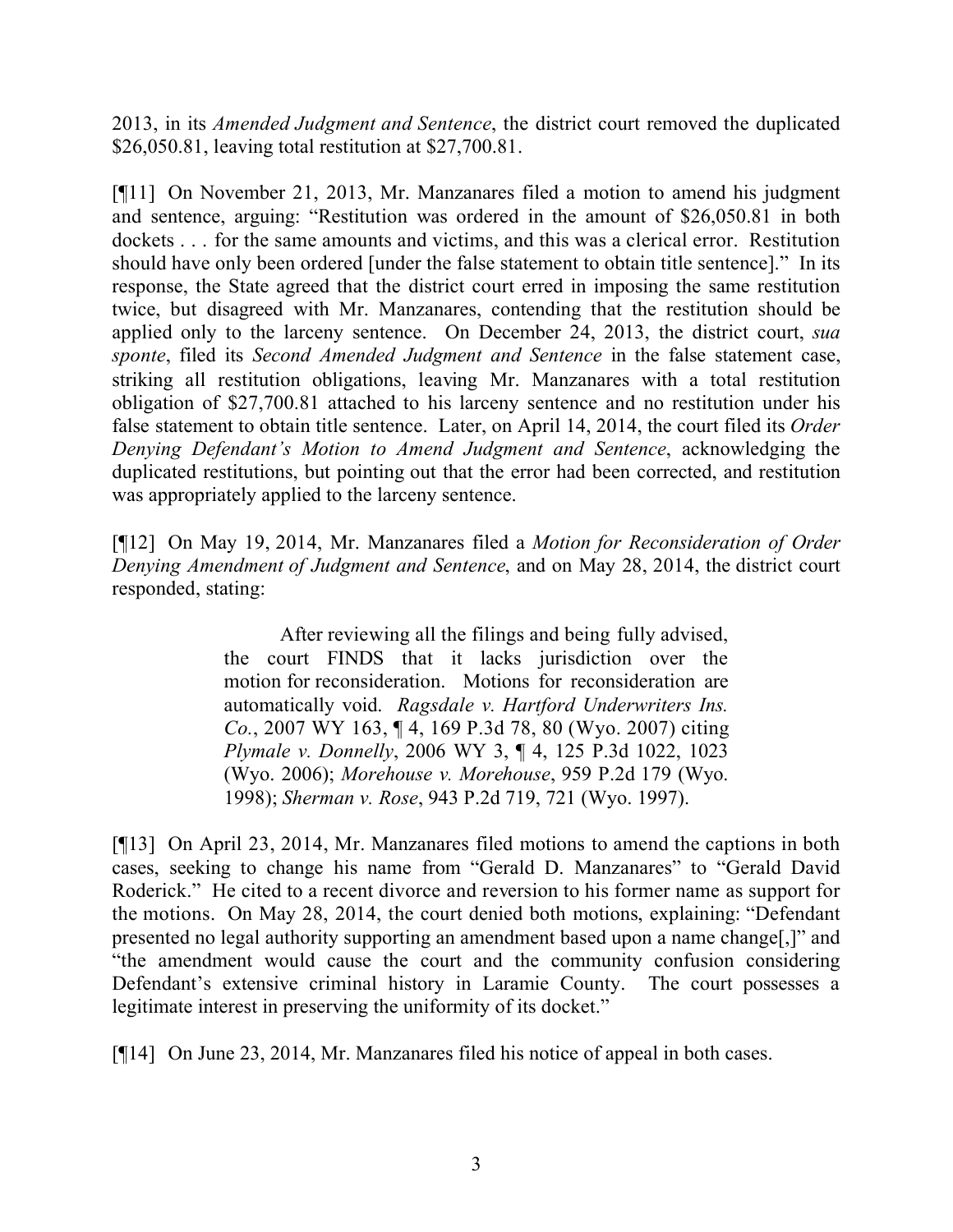#### *STANDARD OF REVIEW*

[¶15] "This Court reviews jurisdictional matters *de novo*." *Tomlin v. State*, 2001 WY 121, ¶ 5, 35 P.3d 1255, 1256 (Wyo. 2001); *see also Pfeil v. State*, 2014 WY 137, ¶ 7, 336 P.3d 1206, 1209 (Wyo. 2014).

#### *DISCUSSION*

### *I. Does this Court have jurisdiction to review Mr. Manzanares' motion to amend judgment and sentence when he filed his notice of appeal more than thirty days after the district court's final disposition of the matter?*

[¶16] Mr. Manzanares filed his initial motion to amend judgment and sentence challenging his restitution in the larceny case on November 21, 2013, and it was denied on April 14, 2014. Mr. Manzanares filed his motion for reconsideration challenging his restitution on May 19, 2014, and the district court responded, stating that it lacked jurisdiction to consider his motion for reconsideration and therefore the motion was void. In *Freeman v. State*, 2011 WY 21, 246 P.3d 601 (Wyo. 2011), we firmly resolved the status of motions for reconsideration in the criminal context:

> This Court finds that the Motion for Reconsideration did not create an independent action. In *Plymale v. Donnelly*, 2006 WY 3, ¶ 11, 125 P.3d 1022, 1025 (Wyo. 2006), this Court has determined that it "will no longer look at the substance of such a motion [for reconsideration] but rather simply declare it a nullity based upon its denomination." "The obvious consequence of categorizing a motion for reconsideration as a nullity is that 'all judgments or final orders from said motion are a nullity.'" *Id.* at ¶ 10. Under *Plymale*, Appellant's motion for reconsideration, because it was denominated as such, is a nullity, as is the Order Denying Motion for Reconsideration. Therefore, there being no final appealable order to review, this appeal must be dismissed. *Plymale*, at ¶ 11.

*Id.*, 2011 WY 21, 246 P.3d at 602. The proper course for Mr. Manzanares would have been to file his notice of appeal within thirty days following the district court's denial of his initial motion to amend judgment and sentence. W.R.A.P. 2.01(a). Because he failed to do so within the timeline established by our appellate rules, there is no final appealable order to review, we are without jurisdiction, and therefore we dismiss. *Freeman*, 2011 WY 21, 246 P.3d at 602.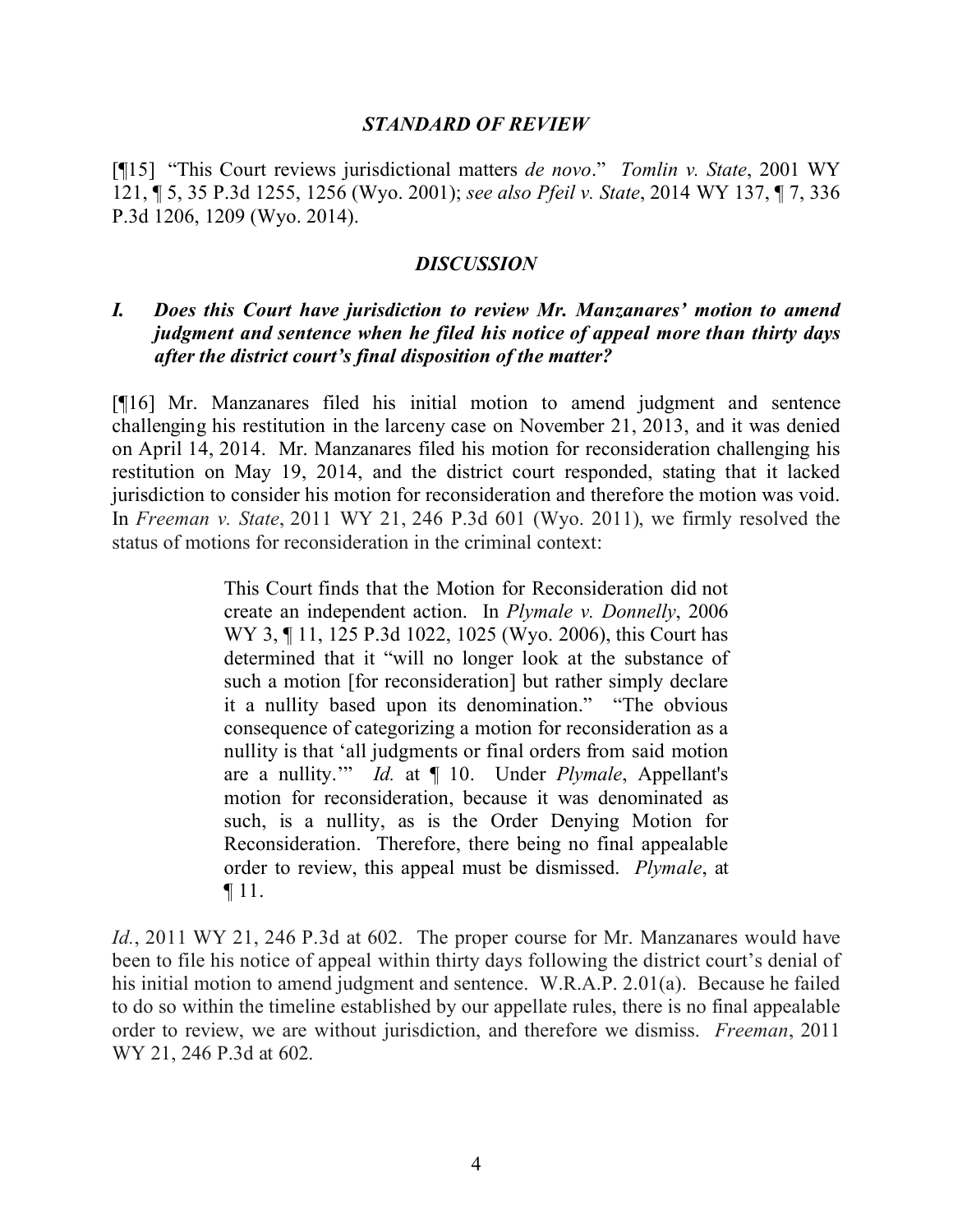## *II. Does this Court have jurisdiction to review the denial of Mr. Manzanares' motions to amend caption when the district court had no jurisdiction over the motions, and he did not directly appeal to this Court within the period required by W.R.A.P. 2.01(a)?*

[¶17] Upon judgment and sentence entered by the district court, the conviction is final and the case is no longer pending. *Brown v. State*, 2008 WY 9, ¶ 13, 175 P.3d 1158, 1163 (Wyo. 2008). Furthermore, we have held:

> Once a defendant's conviction is final because he has exercised his right to appeal, or the time for appeal has expired, the district court no longer has authority over the case. The district court only has jurisdiction to act if the case has been remanded or if a specific, express exception conferring jurisdiction is created by a rule or statute.

*Kurtenbach v. State*, 2012 WY 162, ¶ 11, 290 P.3d 1101, 1104 (Wyo. 2012) (quoting *Neidlinger v. State*, 2010 WY 54, ¶ 9, 230 P.3d 306, 308 (Wyo. 2010)). The district court filed its final judgment and sentence in the larceny case on September 26, 2013. When Mr. Manzanares filed his motion to amend the caption on April 23, 2014, his time to appeal had expired. Similarly, in the false statement to obtain title case, the district court filed its final judgment and sentence on December 24, 2013, and Mr. Manzanares filed his motion seeking to amend the caption on April 23, 2014. Because Mr. Manzanares failed to perfect an appeal to this Court within the time allotted under our appellate rules, he bears the burden of demonstrating that a rule or statute provides express authority conferring jurisdiction to address the motions. *Kurtenbach*, 2012 WY 162, ¶ 11, 290 P.3d at 1104.

[¶18] Mr. Manzanares first directs this Court to W.R.C.P.  $15(a)(2)^1$ , which does not exist. "[W]e need not consider issues which are not supported by proper citation of authority and cogent argument or which are not clearly defined." *Hamburg v. Heilbrun*, 889 P.2d 967, 968 (Wyo. 1995) (quoting *Young v. Hawks*, 624 P.2d 235, 239 (Wyo. 1981)).

[ $[19]$ ] He then cites two civil cases decided under F.R.C.P. 15(c), which is comparable to W.R.C.P. 15(c), to argue that courts consistently allow a party to correct a mistake or misnomer in a party name and relate that change back to the initial complaint. In *Wentz v. Alberto Culver Co.*, 294 F. Supp. 1327 (D. Mont. 1969), the court allowed amendment of the caption to correct the name of a defendant corporation that had dissolved and been acquired by a company with a different name, concluding: "The court holds that there is a

 <sup>1</sup> W.R.Cr.P. 1(a) provides: "In the event that a procedure is not established by these rules, the Wyoming Rules of Civil Procedure shall govern."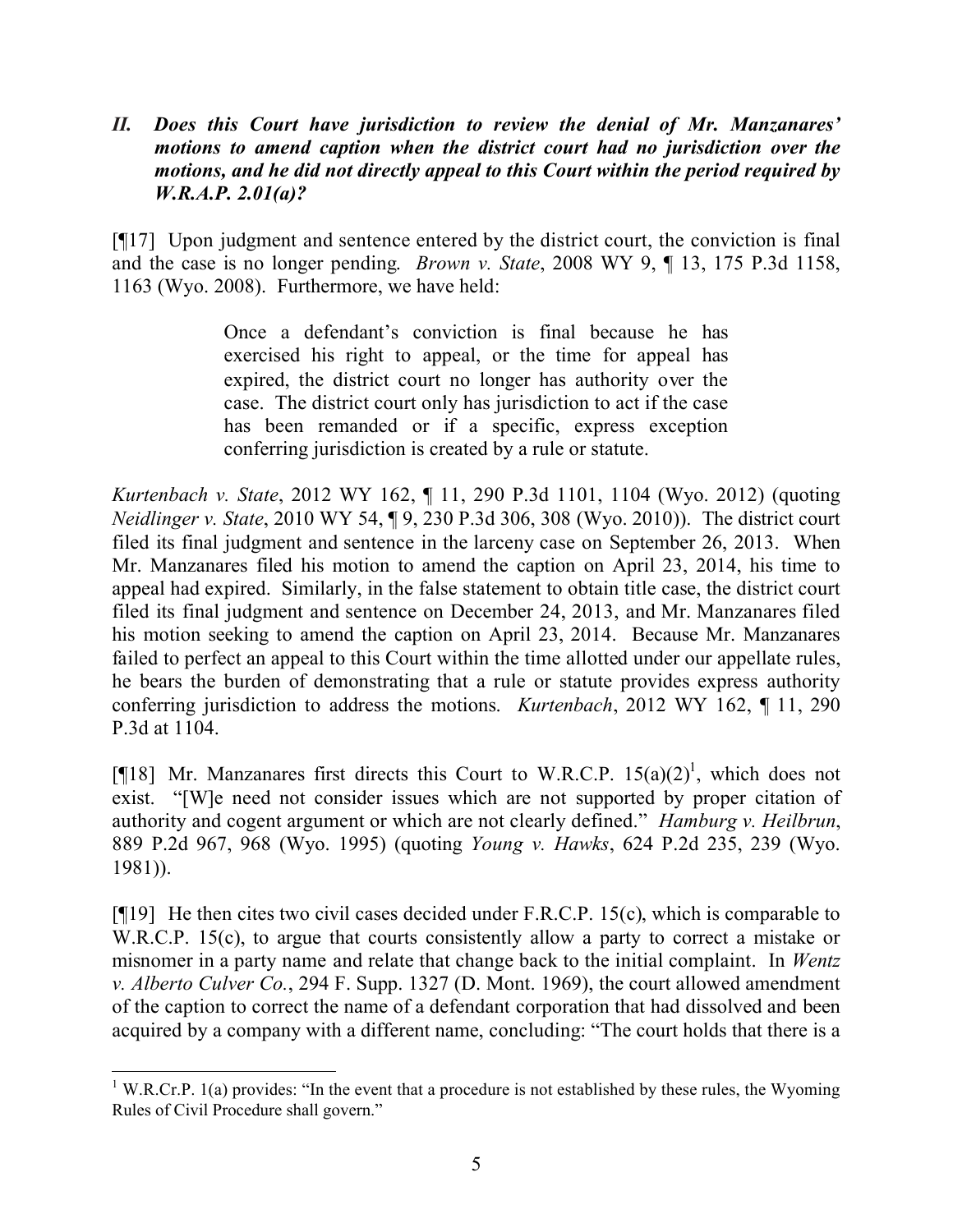difference between correcting a misnomer and changing a party and that a misnomer may be corrected under the amendment power expressed in . . . [F.R.C.P.] 15(c)." *Id*. at 1328. In *Mitchell v. CFC Fin., LLC*, 230 F.R.D. 548 (E.D. Wis. 2005), the court allowed a change of caption to correct the defendant's name which was acquired through merger, holding: "courts generally allow relation back in misnomer cases because, as here, the correct defendant is before the court, is aware that it is being sued and will suffer no prejudice from the amendment." *Id*. at 551. Similarly, Wyoming's Rule 15(c) allows amendment to the caption and relation back to the original pleading when there is a "mistake concerning the identity of the proper party[.]"  $W.R.C.P. 15(c)(3)$ . Mr. Manzanares fails to demonstrate how a misnomer or mistake occurred when his legal name at the time of captioning and final disposition was correct.<sup>2</sup>

[¶20] The issue on appeal is whether Mr. Manzanares should be permitted to amend a criminal case caption that accurately reflected his legal name at the time the case was disposed of. He fails to provide, nor can we find, any authority suggesting a defendant may change his name in a criminal case caption after judgment and sentencing. Because Mr. Manzanares fails to provide any legal authority for extending the district court's jurisdiction under such circumstances, and he failed to timely file a direct appeal to this Court, W.R.A.P. 2.01(a), we are without jurisdiction to consider the merits of Mr. Manzanares' issue and we therefore dismiss. *Kurtenbach*, 2012 WY 162, ¶ 14, 209 P.3d at 1104.

## *III. Does this Court have jurisdiction to consider Mr. Manzanares' claim that he was sentenced under a repealed statute when he filed his notice of appeal more than thirty days after the district court's final disposition of the matter?*

[¶21] Mr. Manzanares' argument that he was charged and sentenced under a repealed statute could have been raised in a direct appeal to this Court; however, Mr. Manzanares failed to perfect his appeal of the issue in the time allotted by W.R.A.P. 2.01 $(a)$ <sup>3</sup> *Freeman*, 2011 WY 21, 246 P.3d at 601. As a result, we are without jurisdiction and we therefore dismiss.

<sup>&</sup>lt;sup>2</sup> Mr. Manzanares cites to another federal civil action in which the court, under F.R.C.P. 15(a)(2), permitted amendment of the case caption to correct a misnomer that was admitted to by the opposing party. *Paatalo v. First American Title Co. of Montana, Inc.*, No. CV-13-128-BLG-SEH-CS, 2014 WL 858999, at  $*2-3$  (D. Mont., Mar. 5, 2014). Federal Rule of Civil Procedure 15(a)(2) only applies to amendments to the pleadings prior to trial and is inapplicable to Mr. Manzanares' circumstance. *See Amedisys v. Interim Healthcare of Wichita, Inc.*, No. 14-CV-1357-CM-TJJ, 2015 WL 847135, at \*1 (D. Kan., Feb. 26, 2015) ("Federal Rule of Civil Procedure 15(a) governs the amendment of pleadings before trial.").

 $3$  Mr. Manzanares was charged on February 1, 2013, and the legislative amendment repealing larceny by bailee did not take effect until July 1, 2013. "If a statute is repealed or amended, the repeal or amendment does not affect pending actions, prosecutions or proceedings, civil or criminal." Wyo. Stat. Ann. § 8-1- 107 (LexisNexis 2013).